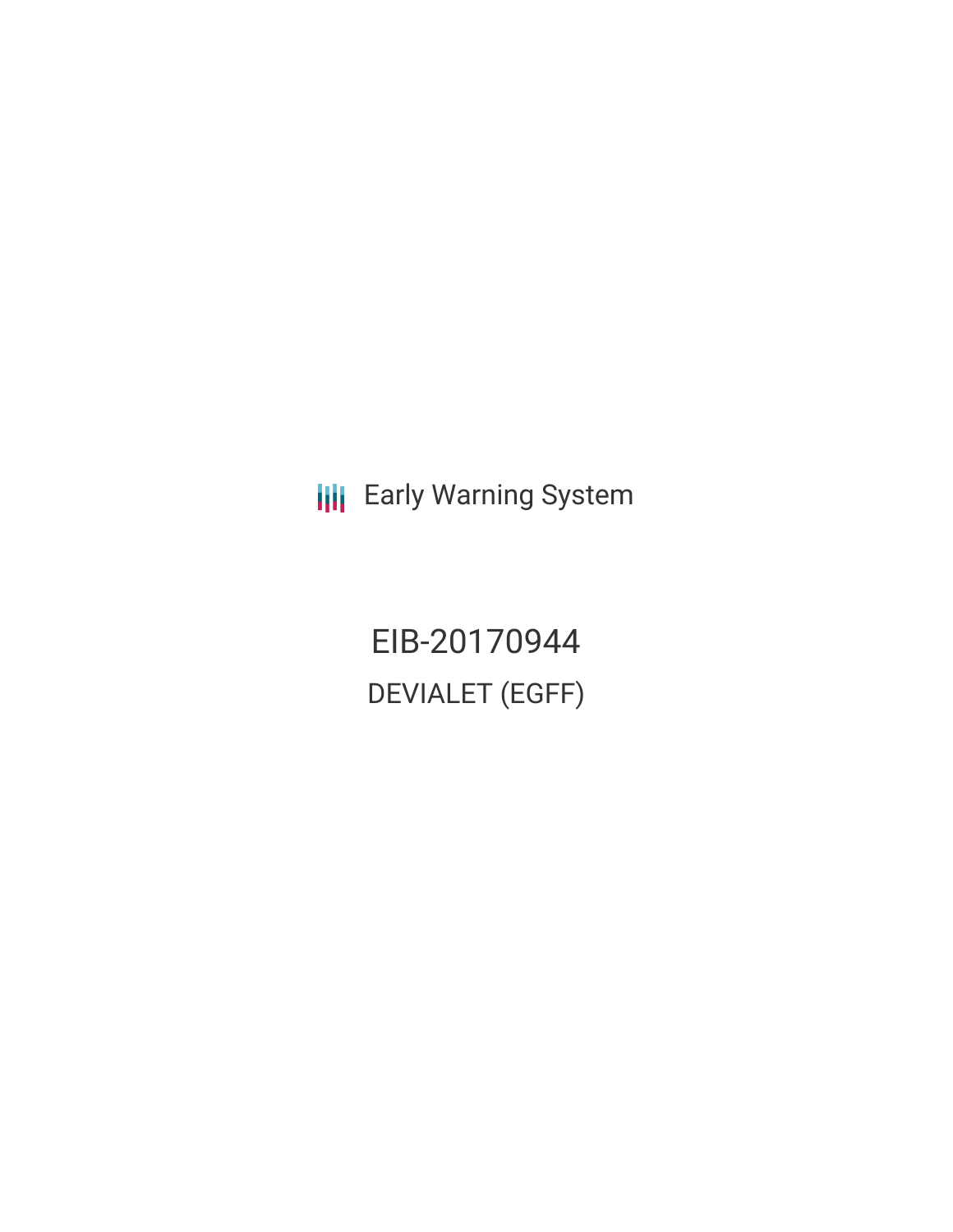| <b>Countries</b>               | France                             |
|--------------------------------|------------------------------------|
| <b>Financial Institutions</b>  | European Investment Bank (EIB)     |
| <b>Status</b>                  | Approved                           |
| <b>Bank Risk Rating</b>        | U                                  |
| <b>Voting Date</b>             | 2018-07-13                         |
| <b>Borrower</b>                | <b>DEVIALET SA</b>                 |
| <b>Sectors</b>                 | Communications, Industry and Trade |
| <b>Investment Type(s)</b>      | Loan                               |
| <b>Investment Amount (USD)</b> | \$40.95 million                    |
| <b>Project Cost (USD)</b>      | \$97.12 million                    |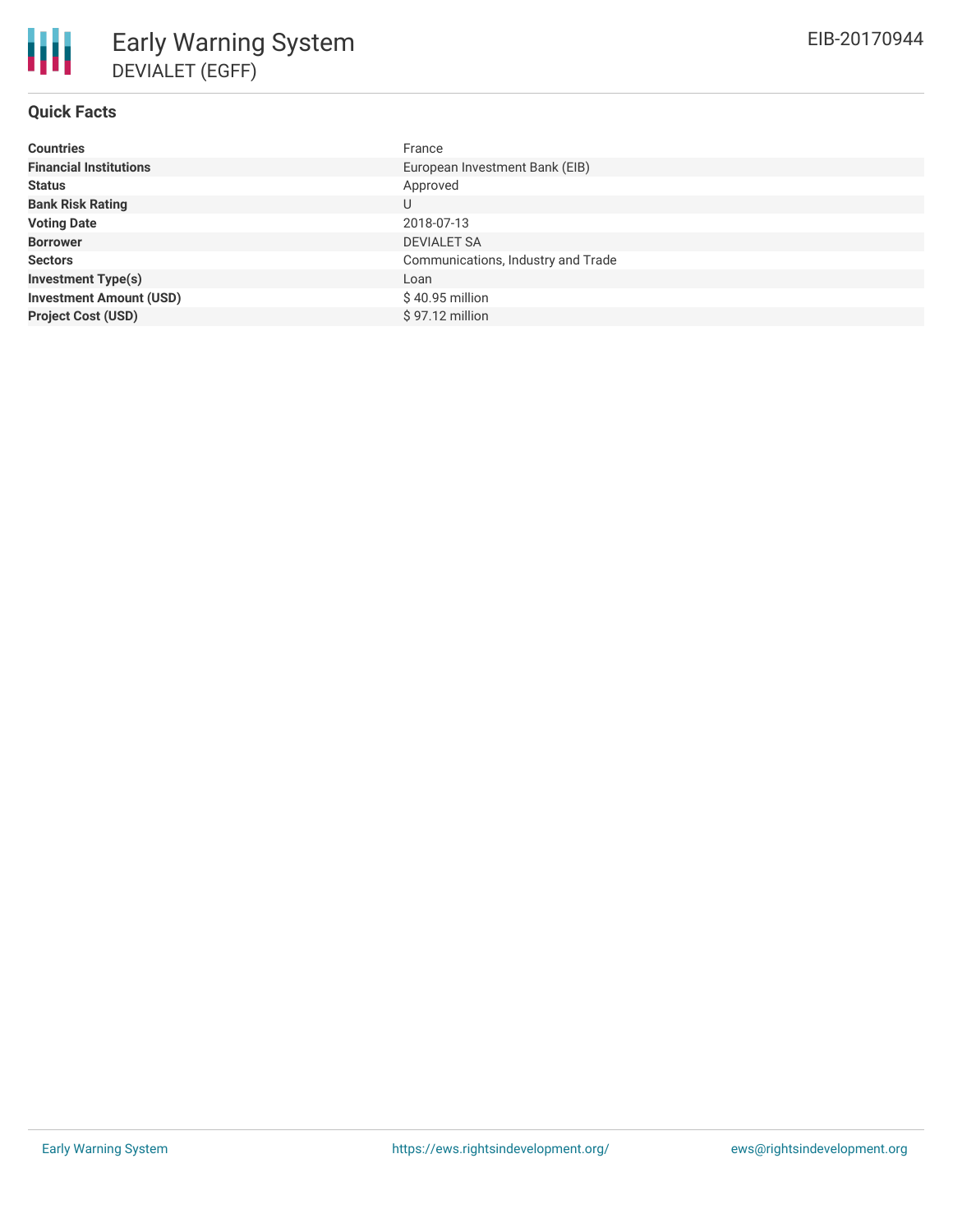

## **Project Description**

This project provides financing to Devialet SA, a consumer electronics provider, to support its growth strategy in the EU. This includes the development of new technologies to be applied to future consumer audio products, and new products to broaden the company's portfolio.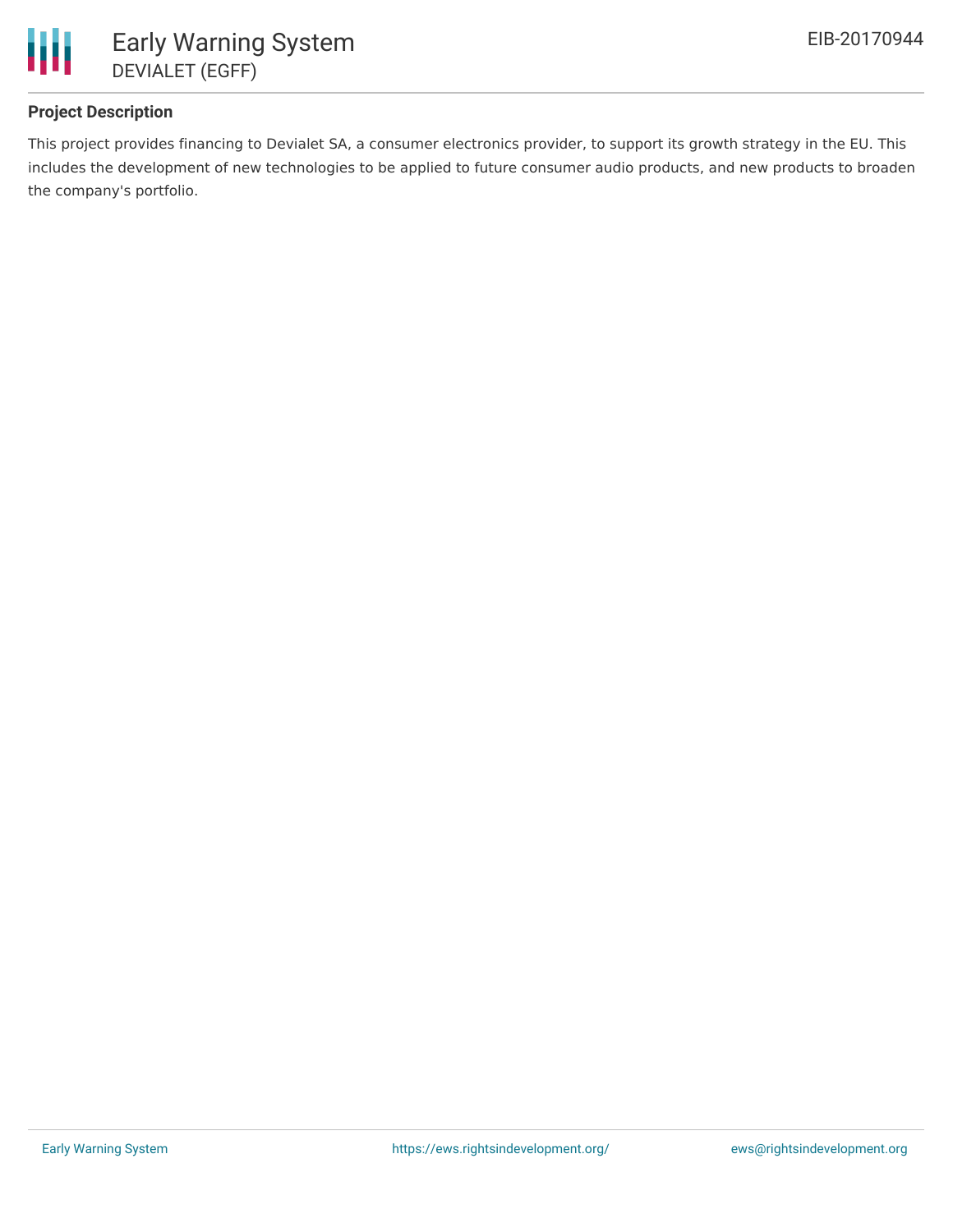### **Investment Description**

European Investment Bank (EIB)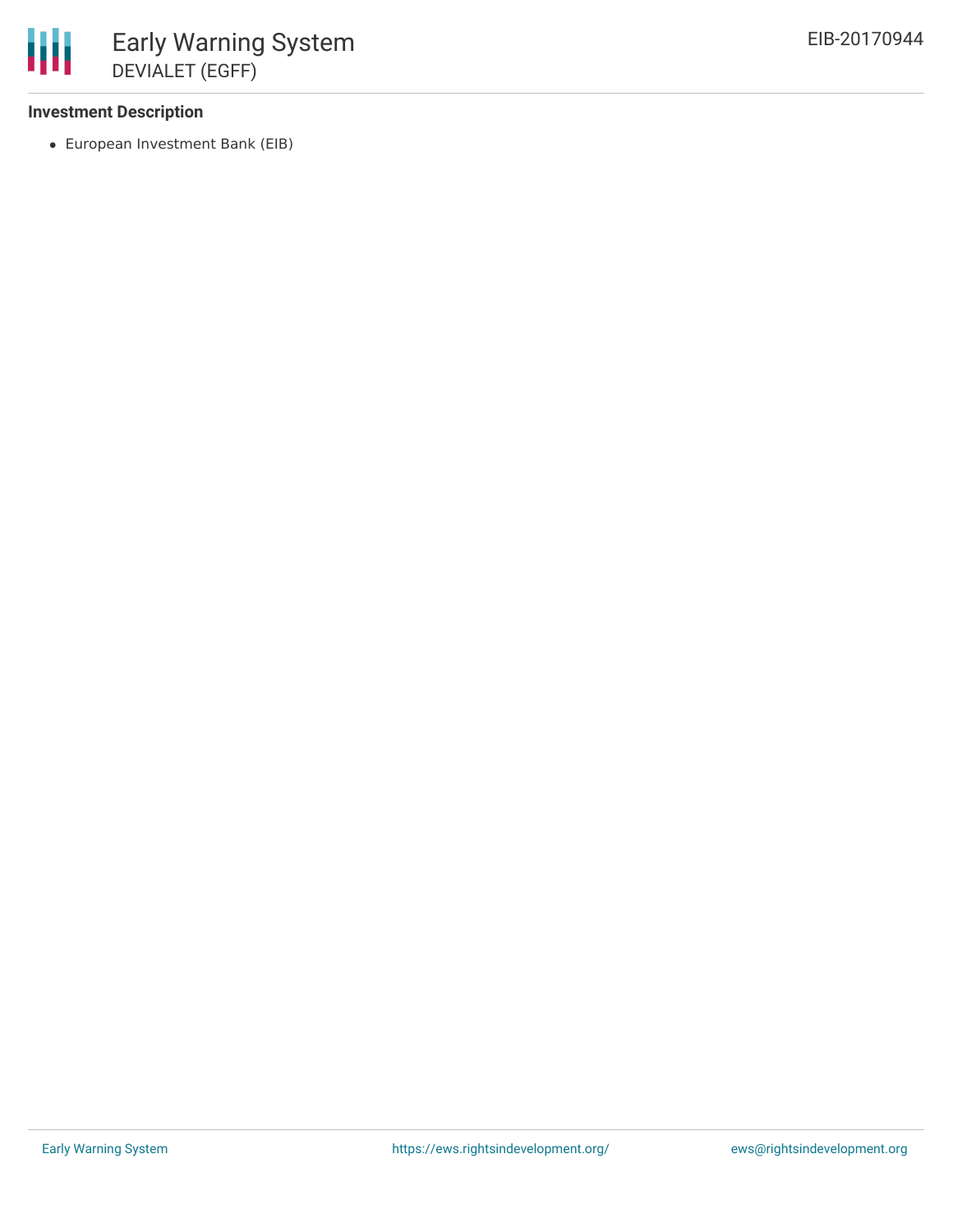# 冊 Early Warning System DEVIALET (EGFF)

| <b>Private Actor 1</b> | <b>Private Actor</b><br>Role | <b>Private Actor</b><br>Sector | <b>Relation</b> | <b>Private Actor 2</b> | <b>Private Actor</b><br>2 Role | <b>Private Actor</b><br>2 Sector |
|------------------------|------------------------------|--------------------------------|-----------------|------------------------|--------------------------------|----------------------------------|
| $\sim$                 | -                            |                                | $\sim$          | Devialet SA            | Client                         |                                  |